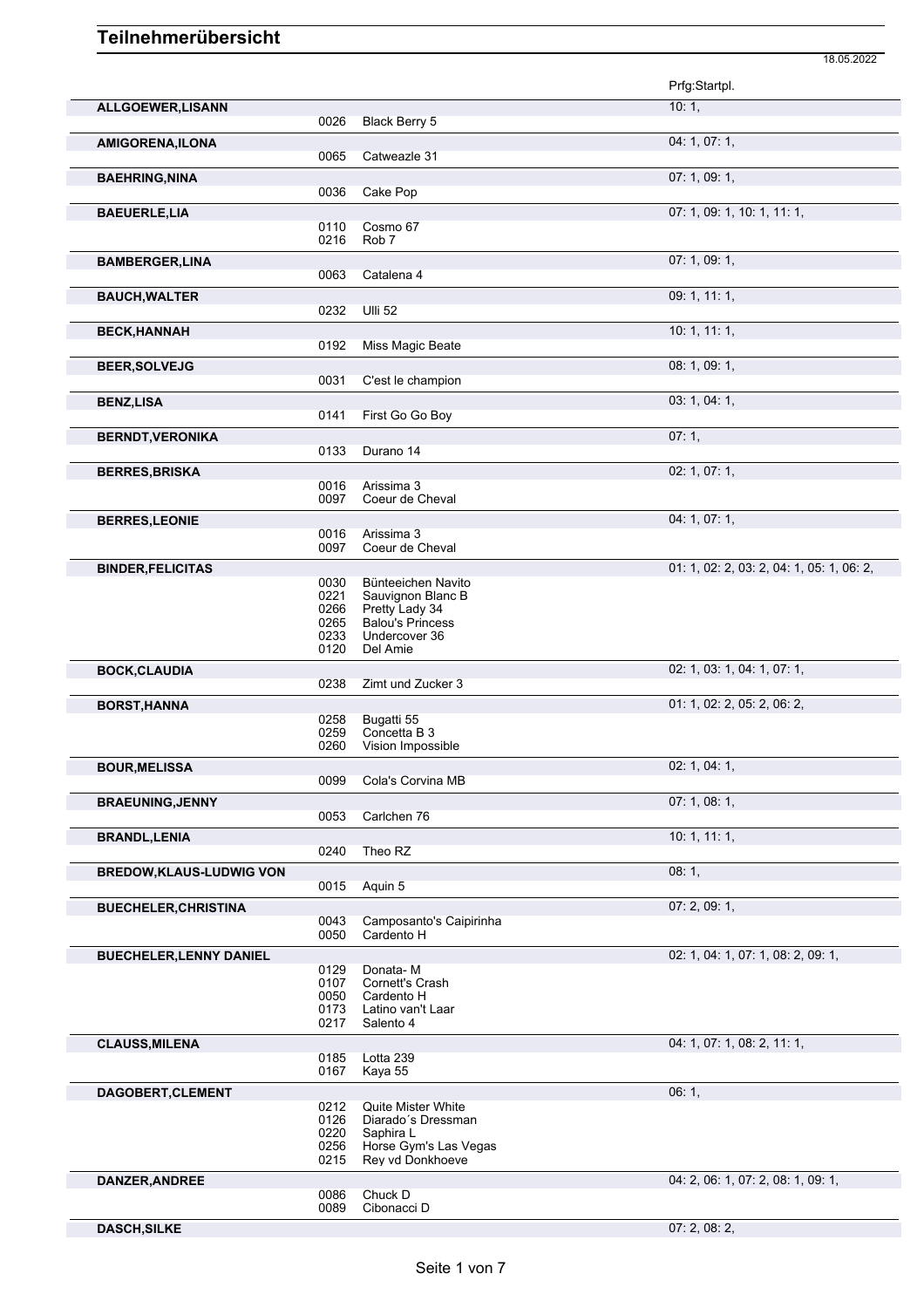Prfg:Startpl.

18.05.2022

|                                 | 0144 | For the Body B                     |                                    |
|---------------------------------|------|------------------------------------|------------------------------------|
|                                 | 0143 | For Persian                        |                                    |
|                                 | 0183 | Lord Lässig                        |                                    |
|                                 | 0236 | Virginia 214                       |                                    |
|                                 |      |                                    |                                    |
| DINGLER, ANNA-LENA              |      |                                    | 06:3,                              |
|                                 | 0102 | Contessa R                         |                                    |
|                                 | 0062 | Cassilanos Heiße Liebe R           |                                    |
|                                 | 0117 | Daisy F                            |                                    |
|                                 | 0058 | Casatessa R                        |                                    |
|                                 | 0054 | Carotte R                          |                                    |
|                                 | 0002 | Abrakadabra R                      |                                    |
|                                 | 0034 | Cadora R                           |                                    |
|                                 |      |                                    |                                    |
| <b>DUCKECK, VIVIEN</b>          |      |                                    | 10:1,                              |
|                                 | 0271 | Gandor 22                          |                                    |
|                                 |      |                                    | 03: 1, 04: 1, 07: 1,               |
| <b>EBERHARDT, KATRIN</b>        |      |                                    |                                    |
|                                 | 0124 | Diabella Rose                      |                                    |
|                                 | 0020 | Ava Max                            |                                    |
|                                 | 0169 | King Lui 14                        |                                    |
| EBERHARDT, UWE                  |      |                                    | 01: 1, 02: 2, 03: 2, 05: 2, 06: 1, |
|                                 |      | Diabella Rose                      |                                    |
|                                 | 0124 |                                    |                                    |
|                                 | 0033 | Cabarado                           |                                    |
|                                 | 0020 | Ava Max                            |                                    |
|                                 | 0005 | Action Man 5                       |                                    |
|                                 | 0169 | King Lui 14                        |                                    |
| <b>ELSER-HOENSCHER, MELANIE</b> |      |                                    | 07: 1, 09: 1,                      |
|                                 | 0228 | <b>Szimney Sweeper</b>             |                                    |
|                                 |      |                                    |                                    |
| <b>ENGLER, MIRIAM</b>           |      |                                    | 08: 1, 09: 1,                      |
|                                 | 0138 | Exclusief 4                        |                                    |
|                                 |      |                                    |                                    |
| <b>FACKLER, NICOLE NADINE</b>   |      |                                    | 08: 1, 09: 1,                      |
|                                 | 0188 | L'amie du Coeur                    |                                    |
|                                 |      |                                    |                                    |
| <b>FEUCHTER, KERSTIN</b>        |      |                                    | 07:1,                              |
|                                 | 0218 | Sam 971                            |                                    |
| <b>FLORIAN DR., BIANCA</b>      |      |                                    | 08:1,09:1,                         |
|                                 | 0087 | Chucky's Escapades                 |                                    |
|                                 |      |                                    |                                    |
|                                 | 0166 | Kalydo Sun R                       |                                    |
| <b>FOYER, JENNIFER</b>          |      |                                    | 04: 1, 07: 2, 08: 2, 09: 2,        |
|                                 | 0075 | Charmeur 450                       |                                    |
|                                 | 0204 | Quentin 180                        |                                    |
|                                 |      |                                    |                                    |
| FREY, YVONNE ANN-KATRIN         |      |                                    | 04: 1, 07: 1, 09: 1,               |
|                                 | 0165 | Juliette 33                        |                                    |
| <b>FRISCHHUT, HANNAH MARIA</b>  |      |                                    | 10:1,                              |
|                                 |      |                                    |                                    |
|                                 | 0122 | Demet Lord Poly<br>Donnerwetter 84 |                                    |
|                                 | 0130 |                                    |                                    |
| <b>FRISCHHUT, RITA</b>          |      |                                    | 07:1,09:1,                         |
|                                 | 0122 | Demet Lord Poly                    |                                    |
|                                 | 0130 | Donnerwetter 84                    |                                    |
|                                 |      |                                    |                                    |
| <b>FRIZ, SEBASTIAN</b>          |      |                                    | 06: 1, 07: 1, 09: 1,               |
|                                 | 0040 | Call me Rasmus                     |                                    |
|                                 | 0211 | Quit Playing F                     |                                    |
|                                 | 0212 | <b>Quite Mister White</b>          |                                    |
|                                 |      |                                    |                                    |
| <b>FUNK, STEFAN</b>             |      |                                    | 07:2,                              |
|                                 | 0067 | Centurio F 2                       |                                    |
|                                 | 0044 | Can Fly F                          |                                    |
|                                 | 0057 | Casanova F 3                       |                                    |
| <b>GANTNER, DANIEL</b>          |      |                                    | 01: 1, 03: 1, 05: 1,               |
|                                 | 0066 | Caytano 15                         |                                    |
|                                 | 0174 | Lavayano                           |                                    |
|                                 |      |                                    |                                    |
| <b>GEIS, JACOB</b>              |      |                                    | 02: 1, 07: 1,                      |
|                                 | 0032 | C. van Bommel                      |                                    |
|                                 | 0175 | Lavinia 195                        |                                    |
|                                 |      |                                    |                                    |
| <b>GEISEL, ELIN FRANZISKA</b>   |      |                                    | 10: 1, 11: 1,                      |
|                                 | 0247 | Stenlo                             |                                    |
| <b>GENTNER, LINDA</b>           |      |                                    | 08:1,09:1,                         |
|                                 |      | Libelle for Passion                |                                    |
|                                 | 0178 |                                    |                                    |
| <b>GERHARD, LARA</b>            |      |                                    | 04:1,07:1,                         |
|                                 | 0014 | Amore Mio 20                       |                                    |
|                                 |      |                                    |                                    |
| <b>GIANNOTTA, SELINA</b>        |      |                                    | 11:1,                              |
|                                 | 0227 | Sue Brown                          |                                    |
| <b>GLATTHAR, DIANA</b>          |      |                                    | 08:1,09:1,                         |
|                                 |      |                                    |                                    |
|                                 | 0224 | Spengler's Püppi                   |                                    |
|                                 | 0126 | Diarado's Dressman                 |                                    |

Seite 2 von 7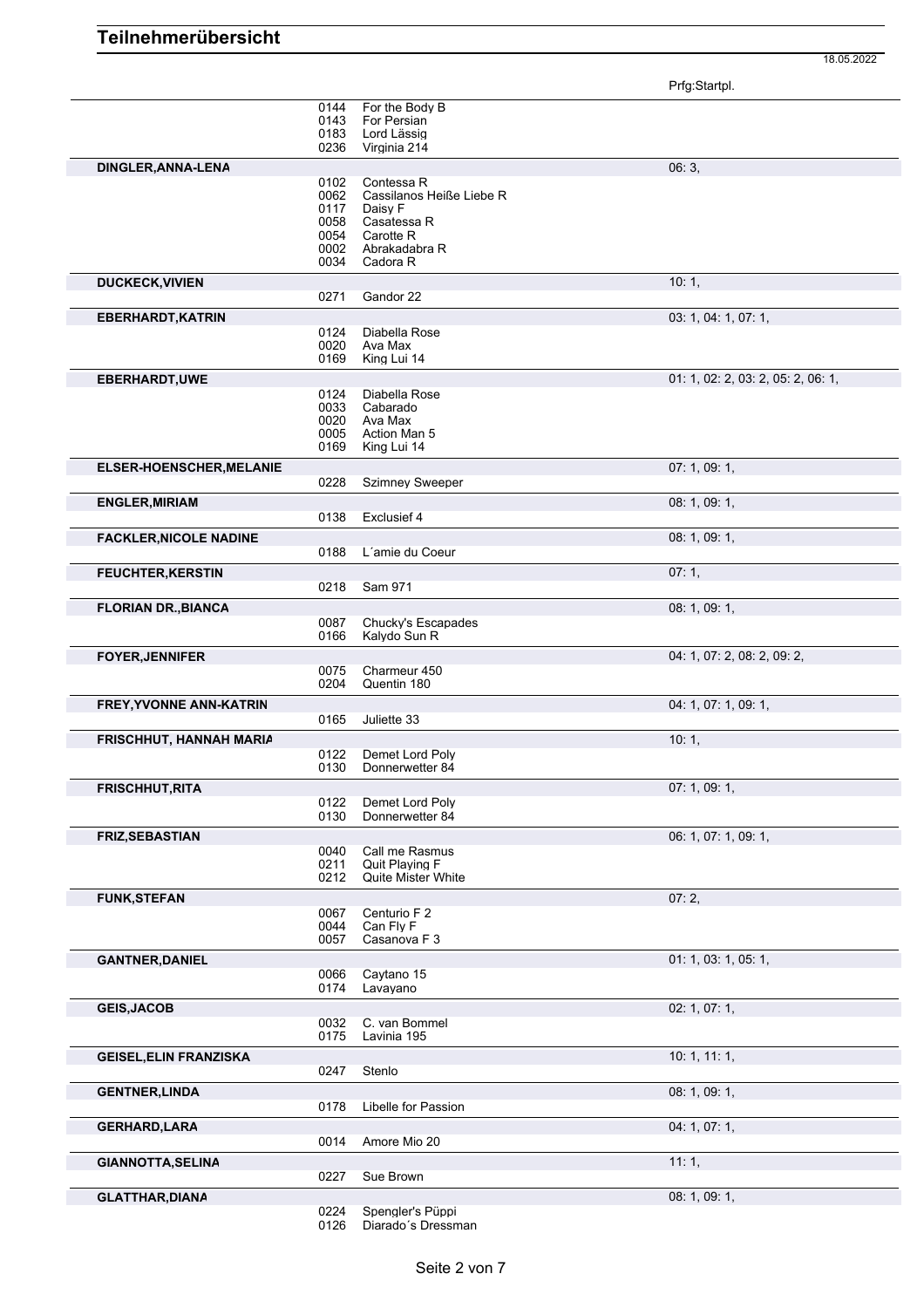|                                   |              |                               | Prfg:Startpl.                      |
|-----------------------------------|--------------|-------------------------------|------------------------------------|
| <b>GLONING, ANNA</b>              | 0249         | Duko 8                        | 08:1,                              |
| <b>GNANN, CELINE</b>              | 0088         | Ciarra                        | 08:1,                              |
| <b>GOEHRINGER, NELE</b>           |              |                               | 05: 1, 08: 1,                      |
|                                   | 0135         | Envoys Sweet Ella             |                                    |
| <b>GONCALVES CRUZ, RUBEN MIGU</b> | 0270         | Viana 11                      | 07:1,09:1,                         |
| <b>GRESS, MORITZ</b>              |              |                               | 07: 1, 08: 1, 09: 1, 10: 1, 11: 1, |
|                                   | 0149<br>0237 | Gräfin R 4<br>Zenta 8         |                                    |
| <b>GRIMM, INES</b>                | 0049         | Cara Mia B                    | 03: 1, 04: 1,                      |
|                                   | 0108         | Cornetto Groom                |                                    |
| <b>GROLL, ANNA</b>                |              |                               | 06: 1, 07: 1, 08: 1,               |
|                                   | 0131         | Dorée 4                       |                                    |
| <b>GRONDINGER, TINE</b>           | 0105         | Copeland                      | 07:1,                              |
| <b>HAECKER, MELANIE</b>           |              |                               | 02: 1, 07: 1,                      |
|                                   | 0013         | Amina 62                      |                                    |
| <b>HAMM, LARA</b>                 | 0255         | Checkpoint 37                 | 11:1,                              |
| HAMM, MIA                         |              |                               | 11:1,                              |
|                                   | 0257         | Cardinal S                    |                                    |
| <b>HANKL, AMELIE</b>              |              |                               | 10: 1, 11: 1,                      |
|                                   | 0081         | Chiara de Laluna              |                                    |
| <b>HEDERER, LISA MARIA</b>        | 0205         | Quentin de Blavou             | 07:1,09:1,                         |
|                                   | 0111         | Costa Quanto                  |                                    |
| <b>HEHNLE, PIA</b>                |              |                               | 01: 1, 03: 1,                      |
|                                   | 0250<br>0251 | Capital Joke<br>Cazoo         |                                    |
|                                   | 0252         | SR - Halleluja - Z            |                                    |
| <b>HEINZ, MARCUS</b>              |              |                               | 04: 1, 08: 1, 09: 1,               |
|                                   | 0006         | Agrion du Clozel              |                                    |
| <b>HEITZ, JULIA</b>               | 0194         | Nibbertino                    | 03: 1, 04: 1,                      |
| <b>HIEBER, GERHARD</b>            |              |                               | 02: 1, 07: 1,                      |
|                                   | 0090         | Clarissa 126                  |                                    |
|                                   | 0158         | Ida 78                        |                                    |
| <b>HIEBER, WERNER</b>             | 0001         | Abelino                       | 02: 2, 07: 2,                      |
|                                   | 0004         | Acordino 3                    |                                    |
|                                   | 0139         | Farah Diva 13                 |                                    |
| HILDEBRANDT, SOPHIE               | 0095         | Cobalito                      | 08: 1, 10: 1, 11: 1,               |
| HILDENSPERGER, ANNA-LENA          |              |                               | 11:1,                              |
|                                   | 0154         | <b>Hilkens Schneewittchen</b> |                                    |
| <b>HUBER, PAULINE</b>             |              |                               | 09:1,                              |
|                                   | 0073         | Charlie Chaplin 31            |                                    |
| <b>ILG, ANDREAS</b>               | 0059         | Cascalio                      | 05:1,                              |
| JANZEN, LEA                       |              |                               | 07: 1, 09: 1,                      |
|                                   | 0027         | Black Pearl 114               |                                    |
| <b>KARELSON, JANINA</b>           |              |                               | 07:1,                              |
|                                   | 0104         | Copa del Rey 4                |                                    |
| KARLE COSTA, RICARDO BENZINH      | 0268         | Aladin 723                    | 06:2,                              |
|                                   | 0267         | Zanetti 6                     |                                    |
| KAUL, LEA-MARIE                   |              |                               | 09: 1, 10: 1,                      |
|                                   | 0085         | Chinua                        |                                    |
| <b>KECK, TERESA</b>               | 0091         | Clasik JK                     | 08: 1, 09: 1,                      |
| <b>KERN, ANJA</b>                 |              |                               | 07: 1, 08: 1, 09: 1,               |
|                                   | 0121         | Demba                         |                                    |
| <b>KETTERL, ANNIKA</b>            |              |                               | 09: 1, 10: 1,                      |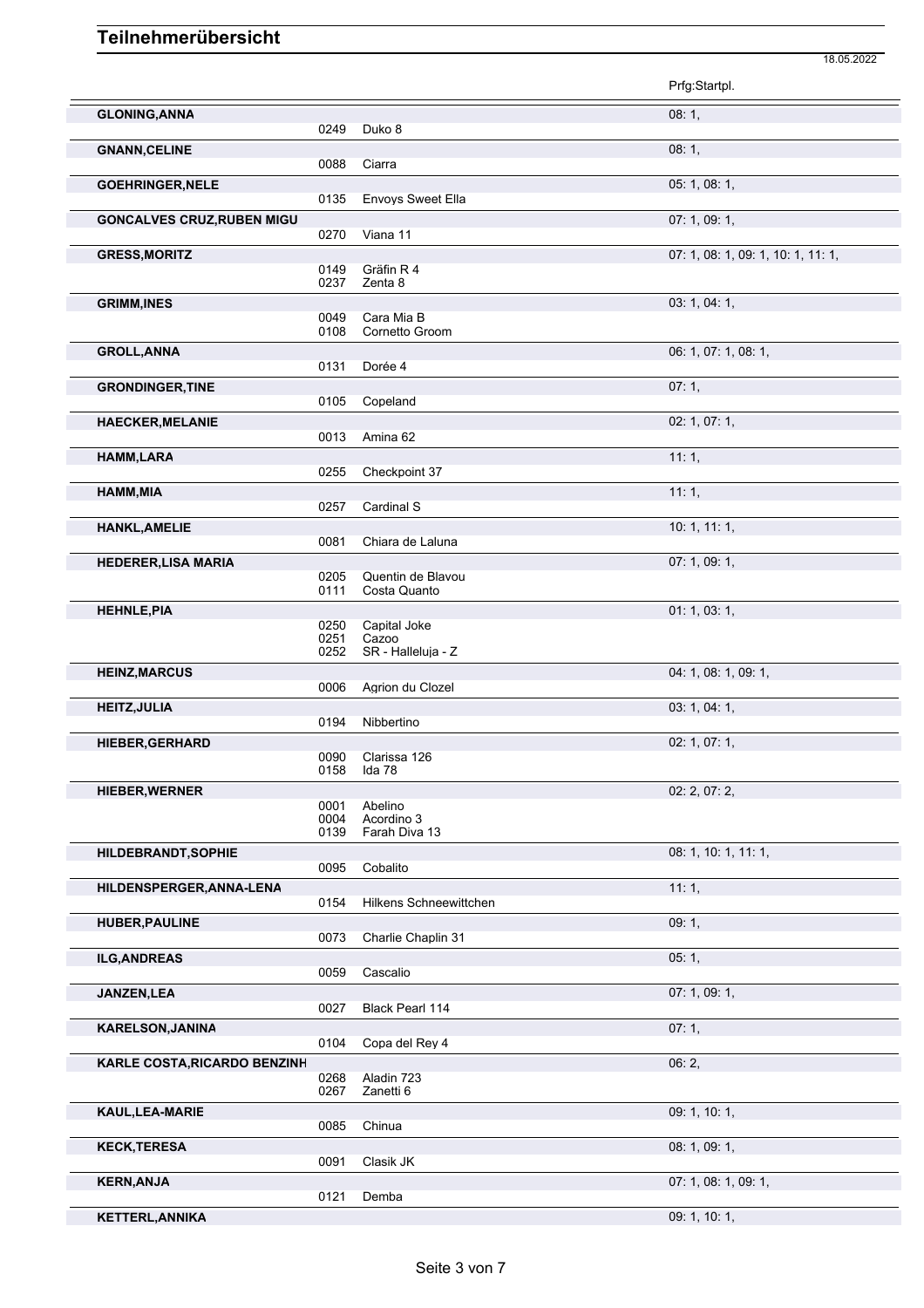|                           |              |                                 | Prfg:Startpl.                             |
|---------------------------|--------------|---------------------------------|-------------------------------------------|
|                           | 0190         | Miffy Taylor                    |                                           |
| KIMMERLE, LORENA          |              |                                 | 10: 1, 11: 1,                             |
|                           | 0246         | Movita's Girl                   |                                           |
| KITZINGER, TANJA          |              |                                 | 02: 1, 03: 1,                             |
|                           | 0125         | Diams des Acres                 |                                           |
| KLOTZBUECHER, NINA        |              |                                 | 01: 1, 02: 2, 03: 1, 06: 2,               |
|                           | 0077         | Chassidy                        |                                           |
|                           | 0079         | <b>Cherisis</b>                 |                                           |
|                           | 0071         | Chamica                         |                                           |
|                           | 0080         | Chestino                        |                                           |
| <b>KLUSIK, MELANIE</b>    |              |                                 | 01: 2, 02: 2, 03: 2,                      |
|                           | 0222         | Soleil du coeur 4               |                                           |
|                           | 0115         | <b>Cute Cassi</b>               |                                           |
| <b>KNAUSS, HEYDWOLFF</b>  |              |                                 | 02: 1, 03: 1,                             |
|                           | 0114         | Curly Sue 195                   |                                           |
| <b>KNEER, SIMON</b>       |              |                                 | 10: 1, 11: 1,                             |
|                           | 0223         | Soraya 249                      |                                           |
| <b>KOEHN, FRANZISKA</b>   |              |                                 | 01: 1, 02: 2, 03: 2, 04: 1, 07: 1,        |
|                           | 0262         | Sri Lanka 24                    |                                           |
|                           | 0261         | Chacha 7                        |                                           |
|                           | 0263         | Zara 140                        |                                           |
| <b>KOENIG, MIRIAM</b>     |              |                                 | 02: 1, 03: 1, 04: 1, 07: 1, 08: 1,        |
|                           | 0226         | <b>Straight Flush</b>           |                                           |
| KOLBOW, CAROLIN           |              |                                 | 11:1,                                     |
|                           | 0128         | Dona Chili Fairy                |                                           |
| KONLE, HENRI              |              |                                 | 02: 2, 03: 2, 04: 2, 07: 2, 08: 1, 09: 1, |
|                           | 0242         | Kalif von Risum                 |                                           |
|                           | 0241         | Five to get ready               |                                           |
|                           | 0243         | Selfie Sensation                |                                           |
| <b>KUHLINS, NORA</b>      |              |                                 | 10: 1, 11: 1,                             |
|                           | 0150         | <b>GWH Josy</b>                 |                                           |
|                           |              |                                 |                                           |
| <b>KUHN, VIVIEN</b>       | 0009         | Aleco vom Dendelbach            | 09: 1, 10: 1,                             |
|                           | 0003         | Acajou 63                       |                                           |
| LAMPE, MARA               |              |                                 | 08:1,                                     |
|                           | 0164         | Jeanne d'Arc 5                  |                                           |
|                           |              |                                 |                                           |
| <b>LANGENMEIR, LEA</b>    | 0234         | Utopia L                        | 03: 1, 04: 1,                             |
|                           |              |                                 |                                           |
| LEUSCHNER, KAROLINA TAJA  |              |                                 | 06: 1, 09: 1,                             |
|                           | 0127         | Dilano Calou                    |                                           |
| <b>LIEB, CHRISTOPH</b>    |              |                                 | 01:2,                                     |
|                           | 0022         | Be Pezi                         |                                           |
|                           | 0112<br>0207 | Covergirl 16                    |                                           |
|                           | 0195         | Quid pro quo 4<br>Numerobis 2   |                                           |
|                           | 0168         | Kevin Cool                      |                                           |
|                           | 0171         | Lady Gaga 48                    |                                           |
|                           | 0225         | <b>Stallone Gold</b>            |                                           |
| LIEB, LENA                |              |                                 | 02: 1, 03: 1, 07: 2, 08: 1, 09: 1,        |
|                           | 0022         | Be Pezi                         |                                           |
|                           | 0112         | Covergirl 16<br>Quid pro quo 4  |                                           |
|                           | 0207<br>0168 | Kevin Cool                      |                                           |
|                           | 0171         | Lady Gaga 48                    |                                           |
| <b>LIPP, JASMINE</b>      |              |                                 | 03: 1, 04: 1, 07: 1, 09: 1,               |
|                           | 0092         | Claud 3                         |                                           |
| LISCHKA, CARINA           |              |                                 | 08:1,                                     |
|                           | 0155         | Hipsahra                        |                                           |
|                           |              |                                 |                                           |
| <b>MAIER, MAXIE LUISE</b> |              |                                 | 07: 2, 09: 2,                             |
|                           | 0176<br>0181 | Let's go 117<br>Little Lady 251 |                                           |
|                           |              |                                 |                                           |
| <b>MAZZA, CHIARA</b>      |              |                                 | 04:1,                                     |
|                           | 0177         | Levicoul                        |                                           |
| <b>MITTLER, SARAH</b>     |              |                                 | 04: 1, 07: 1,                             |
|                           | 0132         | Dorini 3                        |                                           |
| <b>MUELLER, KATHARINA</b> |              |                                 | 07:1,09:1,                                |
|                           | 0208         | Quidammus                       |                                           |
| <b>MUELLER, MELANIE</b>   |              |                                 | 03: 1, 05: 1,                             |
|                           | 0170         | La Queena                       |                                           |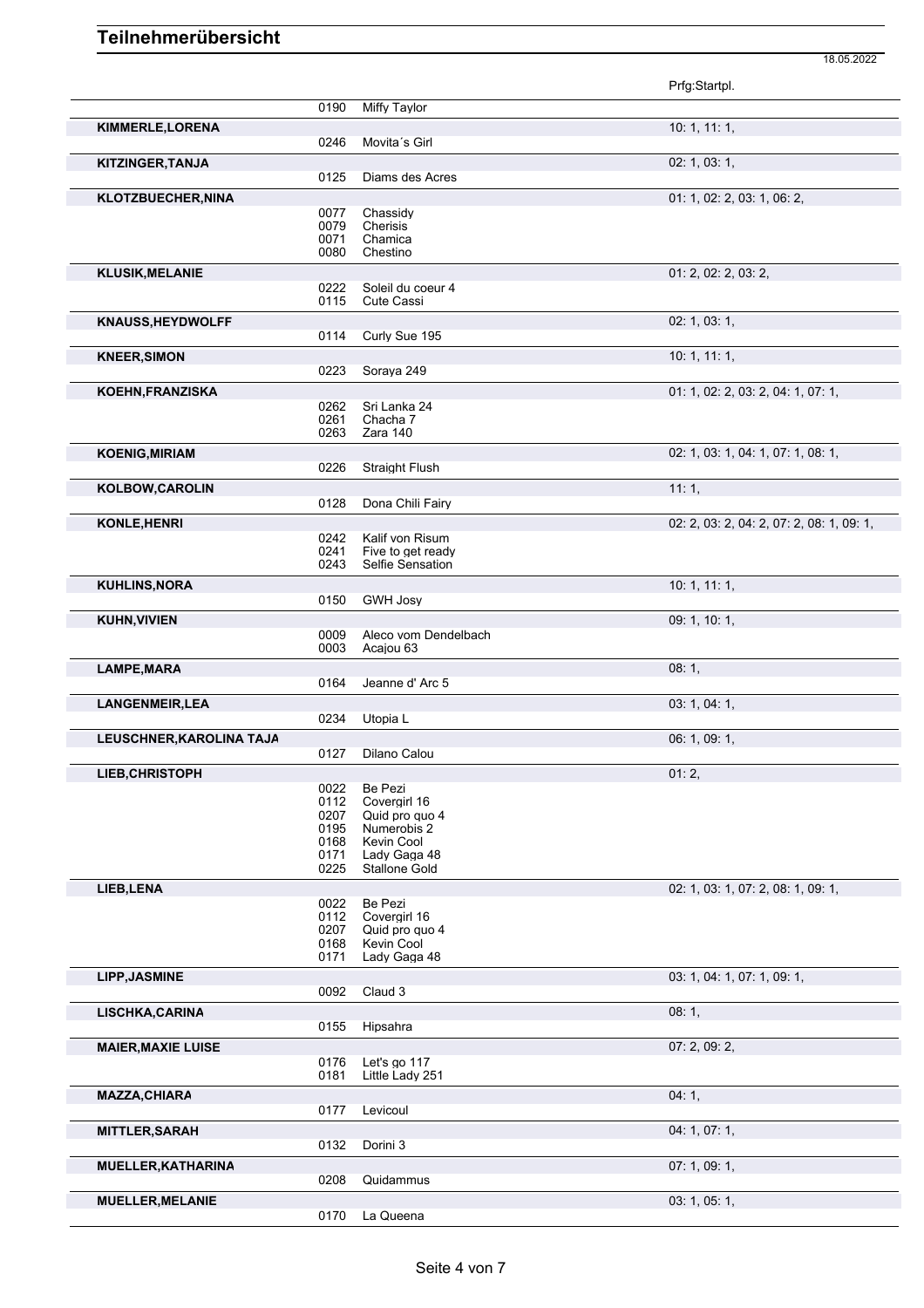|                                |              |                                        | Prfg:Startpl.                             |
|--------------------------------|--------------|----------------------------------------|-------------------------------------------|
| NAEGELE, KATJA                 | 0047         | Candyman 146                           | 07:1,09:1,                                |
| NAGEL, ANNALENA                |              |                                        | 10: 1, 11: 1,                             |
|                                | 0068         | Ceronimo 3                             |                                           |
| <b>NEHER, JULIA</b>            |              |                                        | 06: 1, 09: 1,                             |
|                                | 0193         | Montano <sub>S</sub>                   |                                           |
| NEUMEISTER, MAXIMILIAN         | 0029         | Bonita 426                             | 01: 2, 03: 2,                             |
|                                | 0213         | Quox                                   |                                           |
|                                | 0184         | Lord Lupo 7                            |                                           |
|                                | 0151         | Hastor                                 |                                           |
| NICKOLAI, LENA-SOPHIE          | 0187         | Louis 342                              | 02: 1, 04: 1, 06: 1, 07: 1, 08: 1, 09: 1, |
|                                | 0148         | Gracy Girl 3                           |                                           |
| NIEDERBERGER, LUCA MARIA       |              |                                        | 06:1,                                     |
|                                | 0161         | Incidence                              |                                           |
| NIEDERBERGER, MARC             |              |                                        | 02: 1, 07: 1,                             |
|                                | 0231         | Thibault                               |                                           |
| NIEMEYER, VALENTINA            |              |                                        | 02:1,                                     |
|                                | 0113         | Cracker Joe 2                          |                                           |
| NIMFUEHR, NICOLE               |              |                                        | 10: 1, 11: 1,                             |
|                                | 0245         | Bella                                  |                                           |
| NOWAKOWSKI, SELINA             |              |                                        | 07:1,09:1,                                |
|                                | 0069         | Cesaria                                |                                           |
| NUECKEL, ANNA-CHIARA           |              |                                        | 09:1,                                     |
|                                | 0010         | Alonso 68                              |                                           |
| <b>ORTWEIN, CHANTAL CELINE</b> |              |                                        | 07: 1, 08: 1, 09: 1,                      |
|                                | 0100         | Conchita 129                           |                                           |
| <b>OSTEN, LUISA VON DER</b>    |              |                                        | 10:1,                                     |
|                                | 0056         | Casanova 364                           |                                           |
| <b>OSTERMANN, ULRICH</b>       |              |                                        | 08:2,                                     |
|                                | 0098<br>0096 | Coeur de Foret 3<br>Coco O.T.          |                                           |
| PAULE, ALEX                    |              |                                        | 01: 2, 02: 2, 03: 1,                      |
|                                | 0138         | Exclusief 4                            |                                           |
|                                | 0159         | <b>Idifix</b>                          |                                           |
| QUILITZ, ALINA                 |              |                                        | 07: 1, 08: 1, 09: 1,                      |
|                                | 0214         | Randall 4                              |                                           |
| <b>RAMMINGER, MEIKE</b>        |              |                                        | 07:1,09:1,                                |
|                                | 0028<br>0064 | <b>Bodo's Point</b><br>Catara 8        |                                           |
|                                |              |                                        |                                           |
| <b>RAMMINGER, MELISSA</b>      | 0116         | Czera                                  | 01:2,                                     |
|                                | 0142         | Floppy Ear                             |                                           |
| <b>RAMMINGER, TOBIAS</b>       |              |                                        | 01: 1, 02: 1, 05: 1, 06: 1, 07: 1,        |
|                                | 0106         | Cornelius 48                           |                                           |
|                                | 0123<br>0064 | Di Contessa<br>Catara 8                |                                           |
|                                | 0060         | Caspita 5                              |                                           |
| <b>RAUSCHMAIER, HENRY</b>      |              |                                        | 10: 1, 11: 1,                             |
|                                | 0239         | Zeb Mc Cain                            |                                           |
| <b>REISS, ALEXA</b>            |              |                                        | 11:1,                                     |
|                                | 0140         | Farrellys Springflummi                 |                                           |
| <b>REISS, BIRGIT</b>           |              |                                        | : 0,                                      |
|                                | 0140         | Farrellys Springflummi                 |                                           |
| <b>RIEDEL, STEFANIE</b>        |              |                                        | 02: 1, 07: 1,                             |
|                                | 0191<br>0206 | Miss Champagne<br><b>Question Blue</b> |                                           |
|                                | 0074         | Charly Brown 366                       |                                           |
| <b>RIEGER, MARCUS</b>          |              |                                        | 05: 1, 06: 1,                             |
|                                | 0118         | Dark Diamond 90                        |                                           |
|                                | 0070         | Chacoolina                             |                                           |
| RIEK, LISA-SARINA              |              |                                        | 07:1,                                     |
|                                | 0248         | Corrado 128                            |                                           |
| <b>ROEDIG, THALIA</b>          |              |                                        | 09: 1, 11: 1,                             |
|                                | 0200         | Perry Rhodan 3                         |                                           |
| <b>ROESNER DR., VERA</b>       |              |                                        | 07: 1, 10: 1, 11: 1,                      |
|                                | 0201         | Petrol 3                               |                                           |

18.05.2022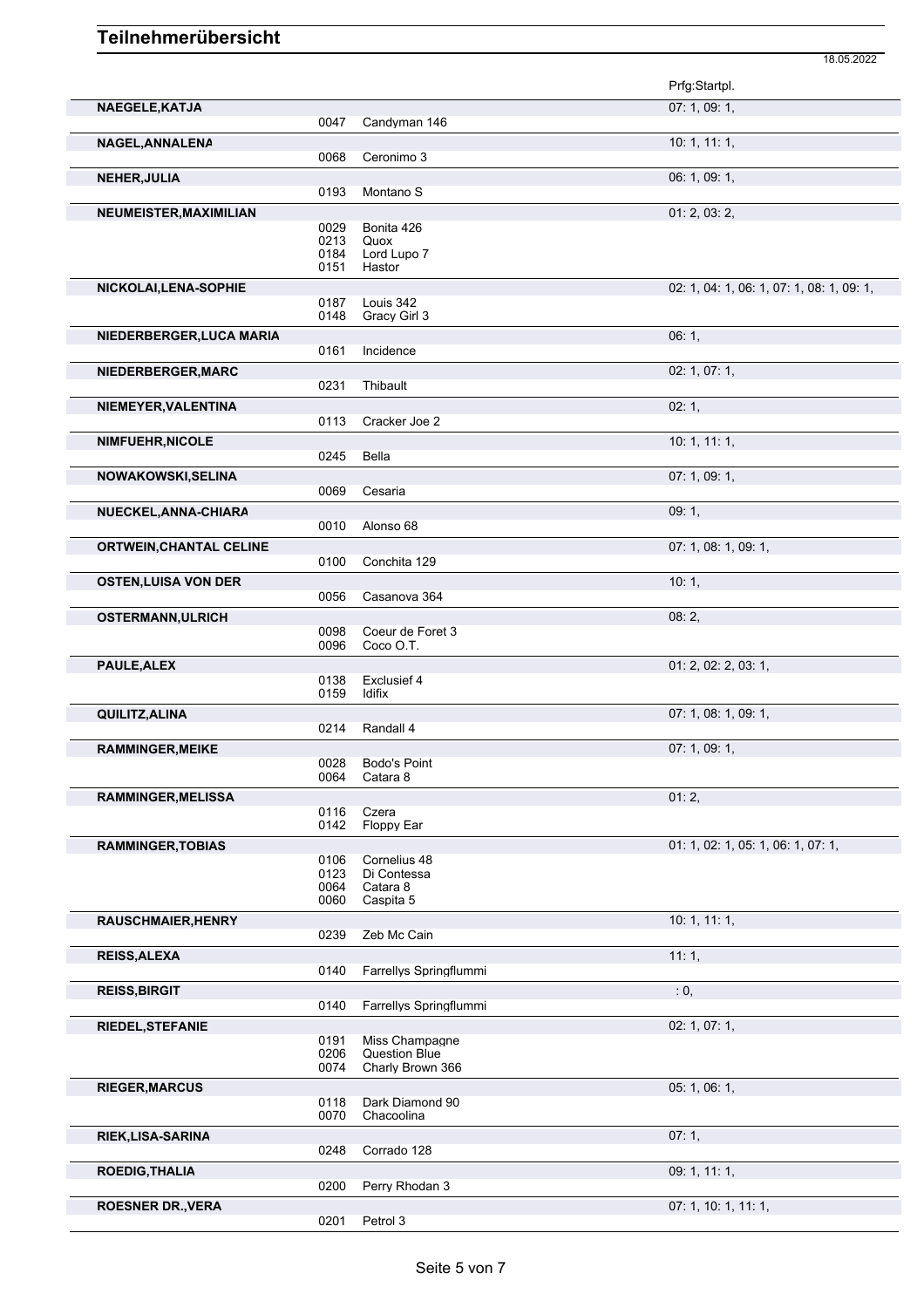|                                |              |                                        | Prfg:Startpl.               |
|--------------------------------|--------------|----------------------------------------|-----------------------------|
| ROTHENBERGER, ANDREA           |              |                                        | 01: 1, 03: 1, 08: 3,        |
|                                | 0109         | Cosmashiva SB                          |                             |
|                                | 0061         | Cassilano's dream boy                  |                             |
|                                | 0134<br>0180 | Enigma F<br>Lisrua Roque               |                             |
|                                | 0229         | The King of Drumcong                   |                             |
| <b>RUFF, JESSICA</b>           |              |                                        | 06: 1, 09: 1,               |
|                                | 0052         | Carla Kolumna 9                        |                             |
| <b>RUFF, MELINA</b>            |              |                                        | 09:1,                       |
|                                | 0152         | Hermes Deluxe                          |                             |
| <b>SAILER, WERNER</b>          |              |                                        | 03: 1, 04: 1, 05: 1, 06: 2, |
|                                | 0024         | Belinda PH                             |                             |
|                                | 0170<br>0157 | La Queena<br>Hulapalou                 |                             |
|                                | 0083         | Chiccolina 10                          |                             |
|                                | 0137         | Etoupe d'Armanville                    |                             |
| <b>SCHARPF-MACK, STEFANIE</b>  |              |                                        | 01: 2, 02: 3, 03: 2,        |
|                                | 0039         | Call me Jack                           |                             |
|                                | 0007<br>0037 | Air Cornet<br>Call me Alan S           |                             |
|                                | 0209         | <b>Quiet Passion</b>                   |                             |
|                                | 0196         | Nymoghen van ter Royen                 |                             |
|                                | 0025         | Betty Barclay 20                       |                             |
| <b>SCHLUMPBERGER, VANESSA</b>  |              |                                        | 08: 1, 10: 1, 11: 1,        |
|                                | 0101         | Concitta 2                             |                             |
| <b>SCHMID, ANDREAS</b>         |              |                                        | 01: 1, 03: 1,               |
|                                | 0072<br>0084 | Chance 25<br>Chico 940                 |                             |
|                                | 0082         | Chica 195                              |                             |
| <b>SCHMID, JULIA</b>           |              |                                        | 02: 1, 04: 1, 06: 2,        |
|                                | 0160         | In Kentucky                            |                             |
|                                | 0198         | Patchwork 7                            |                             |
|                                | 0163<br>0019 | Jaquana<br>Atreju S 3                  |                             |
|                                | 0161         | Incidence                              |                             |
|                                | 0219<br>0199 | Saparkan<br><b>Perrier Lancer</b>      |                             |
|                                |              |                                        |                             |
|                                |              |                                        |                             |
| <b>SCHMID, KRISTIN</b>         |              |                                        | 01: 1, 03: 1,               |
|                                | 0072<br>0082 | Chance 25<br>Chica 195                 |                             |
| <b>SCHMID, STEFANIE</b>        |              |                                        | 02:1,                       |
|                                | 0172         | Lady Z 2                               |                             |
| <b>SCHNALZGER, JANA</b>        |              |                                        | 02: 1, 03: 1,               |
|                                | 0039         | Call me Jack                           |                             |
|                                | 0007         | Air Cornet                             |                             |
|                                | 0037<br>0209 | Call me Alan S<br><b>Quiet Passion</b> |                             |
|                                | 0196         | Nymoghen van ter Royen                 |                             |
|                                | 0025         | Betty Barclay 20                       |                             |
| <b>SCHOLZ, CARMEN</b>          |              |                                        | 08:1,                       |
|                                | 0012         | <b>Amazing Sister</b>                  |                             |
| <b>SCHOLZ, VANESSA</b>         |              |                                        | 07:1,09:1,                  |
|                                | 0012         | <b>Amazing Sister</b>                  |                             |
| <b>SCHRADE, NICOLE ANNA</b>    |              |                                        | 04:1,                       |
|                                | 0197         | Otto van den Brande                    |                             |
| SCHROEFEL, JOHANNA             | 0136         | Escada 228                             | 03: 1, 06: 1,               |
|                                | 0179         | Lísbeth 2                              |                             |
| <b>SCHUELER, SUSANNE</b>       |              |                                        | 01: 1, 02: 1,               |
|                                | 0042         | Camira M                               |                             |
| <b>SCHWAB, LAURA MARIE</b>     |              |                                        | 01: 1, 03: 1, 04: 1,        |
|                                | 0156         | Hui Buh RL                             |                             |
| <b>SCHWEGLER, TANJA SOPHIE</b> |              |                                        | 08:1,09:1,                  |
|                                | 0162         | Irocco 4                               |                             |
| SIMON, LAURA                   |              |                                        | 06:1,                       |
|                                | 0008         | Akito Bianco                           |                             |
| <b>SLAVE, JANA</b>             |              |                                        | 06: 1, 09: 1,               |
|                                | 0244         | Sweet as sugar 3                       |                             |
| <b>SPINDLER, NELE</b>          |              |                                        | 01: 1, 03: 1, 05: 2,        |
|                                | 0041<br>0153 | Calli 18<br>Hermine 138                |                             |